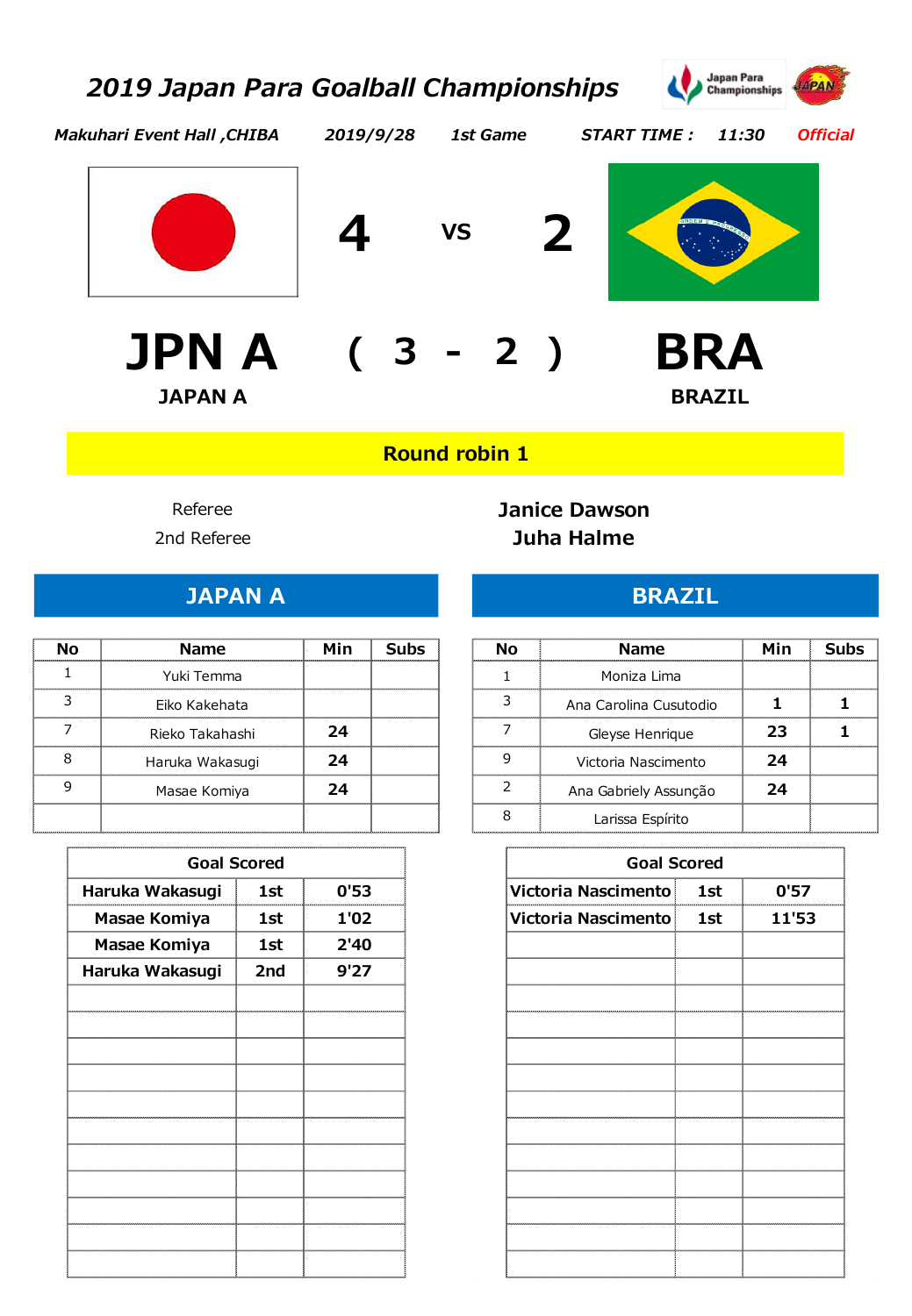

*Makuhari Event Hall ,CHIBA 2019/9/28 2nd Game START TIME : 13:00*

*Official*





**- USA ( <sup>1</sup> 0 ) JPN B USA JAPAN B**

**Round robin 1**

## 2nd Referee **Juha Vuokila** Referee **Liana Garcia Ferreira Rocha**

| N٥ | <b>Name</b>        | Min | Subs | Nο | <b>Name</b>     | Min |
|----|--------------------|-----|------|----|-----------------|-----|
|    | Alexandra L.Lawson |     |      |    | Rie Urata       |     |
|    | Lisa Czechowski    | 24  |      |    | Saki Amuro      |     |
|    | Amanda Dennis      | 24  |      |    | Akiko Adachi    | 24  |
|    | Eliana Mason       | 74  |      |    | Norika Hagiwara | 23. |
|    | Shavon Lockhardt   |     |      |    | Tomoe Takada    |     |
|    |                    |     |      |    |                 |     |

| <b>Goal Scored</b>                    |  |  |  |  |  |  |  |
|---------------------------------------|--|--|--|--|--|--|--|
| <b>Amanda Dennis</b><br>2'31<br>  1st |  |  |  |  |  |  |  |
|                                       |  |  |  |  |  |  |  |
|                                       |  |  |  |  |  |  |  |
|                                       |  |  |  |  |  |  |  |
|                                       |  |  |  |  |  |  |  |
|                                       |  |  |  |  |  |  |  |
|                                       |  |  |  |  |  |  |  |
|                                       |  |  |  |  |  |  |  |
|                                       |  |  |  |  |  |  |  |
|                                       |  |  |  |  |  |  |  |
|                                       |  |  |  |  |  |  |  |
|                                       |  |  |  |  |  |  |  |
|                                       |  |  |  |  |  |  |  |
|                                       |  |  |  |  |  |  |  |
|                                       |  |  |  |  |  |  |  |

## **USA JAPAN B**

|   | <b>Name</b>         | Min | <b>Subs</b> | Nο | <b>Name</b>     | Min | Subs |
|---|---------------------|-----|-------------|----|-----------------|-----|------|
|   | Alexandra L. Lawson |     |             |    | Rie Urata       |     |      |
|   | Lisa Czechowski     | 24  |             |    | Saki Amuro      |     |      |
|   | Amanda Dennis       | 24  |             |    | Akiko Adachi    | 24  |      |
|   | Eliana Mason        | 24  |             |    | Norika Hagiwara | 23  |      |
| 8 | Shavon Lockhardt    |     |             |    | Tomoe Takada    | 24  |      |
|   |                     |     |             |    |                 |     |      |

| <b>Goal Scored</b> |     |      | <b>Goal Scored</b> |  |
|--------------------|-----|------|--------------------|--|
| ınis               | 1st | 2'31 |                    |  |
|                    |     |      |                    |  |
|                    |     |      |                    |  |
|                    |     |      |                    |  |
|                    |     |      |                    |  |
|                    |     |      |                    |  |
|                    |     |      |                    |  |
|                    |     |      |                    |  |
|                    |     |      |                    |  |
|                    |     |      |                    |  |
|                    |     |      |                    |  |
|                    |     |      |                    |  |
|                    |     |      |                    |  |
|                    |     |      |                    |  |
|                    |     |      |                    |  |
|                    |     |      |                    |  |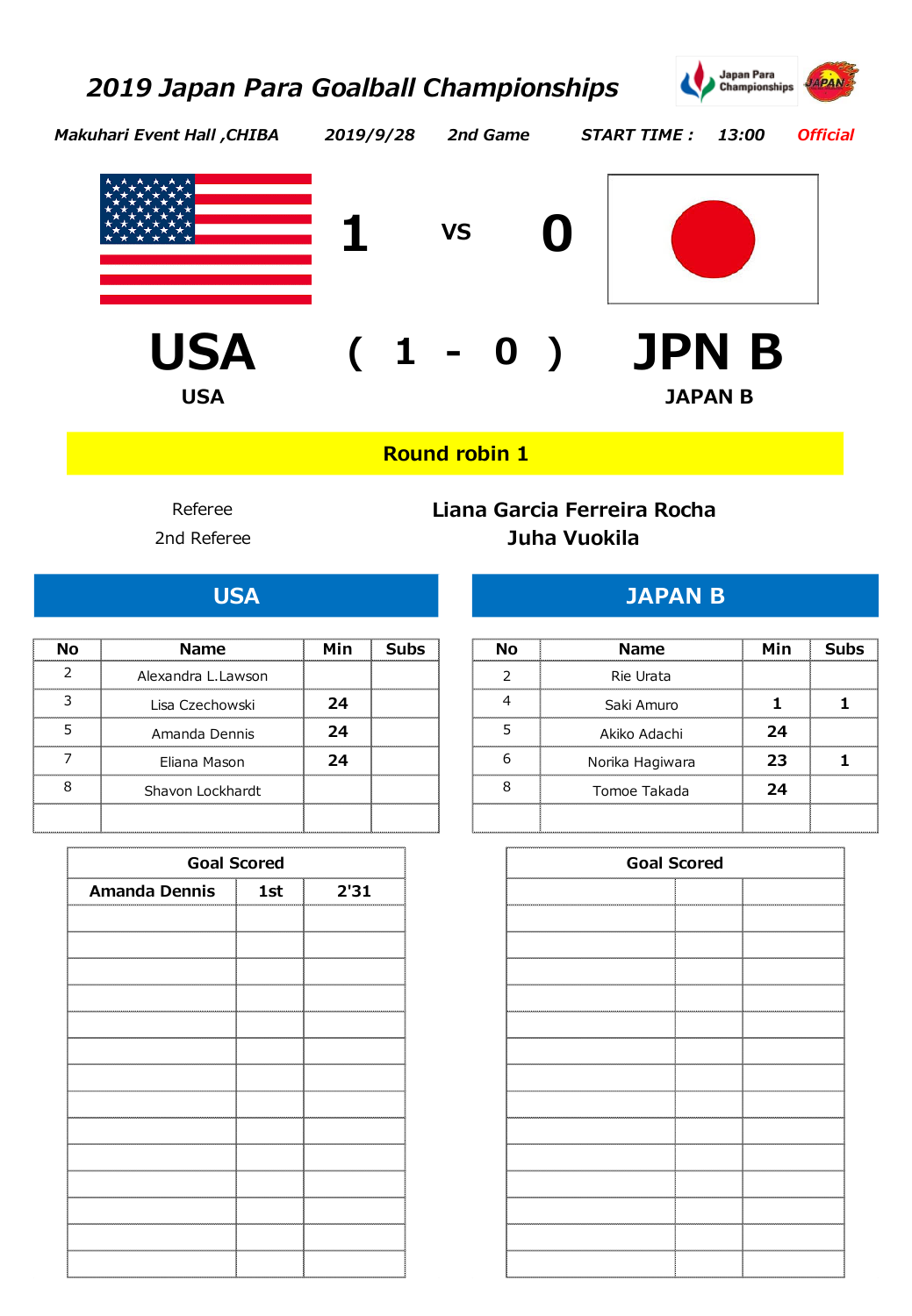

*Official*

*Makuhari Event Hall ,CHIBA 2019/9/28 3rd Game START TIME : 15:45*



**2 VS 2**





**- JPN A ( <sup>1</sup> 2 ) JPN B JAPAN A JAPAN B**

**Round robin 1**

## 2nd Referee **Liana Garcia Ferreira Rocha** Referee **Juha Halme**

## **JAPAN B**

| <b>Name</b>     | Min |  | <b>Name</b>     |  |
|-----------------|-----|--|-----------------|--|
| Yuki Temma      |     |  | Rie Urata       |  |
| Eiko Kakehata   |     |  | Saki Amuro      |  |
| Rieko Takahashi |     |  | Akiko Adachi    |  |
| Haruka Wakasugi |     |  | Norika Hagiwara |  |
| Masae Komiya    |     |  | Tomoe Takada    |  |
|                 |     |  |                 |  |

| <b>Goal Scored</b> |                 |       |  |  |  |  |  |
|--------------------|-----------------|-------|--|--|--|--|--|
| Eiko Kakehata      | <b>1st</b><br>ŧ | 11'01 |  |  |  |  |  |
| Eiko Kakehata      | 2nd             | 6'34  |  |  |  |  |  |
|                    |                 |       |  |  |  |  |  |
|                    |                 |       |  |  |  |  |  |
|                    |                 |       |  |  |  |  |  |
|                    |                 |       |  |  |  |  |  |
|                    |                 |       |  |  |  |  |  |
|                    |                 |       |  |  |  |  |  |
|                    |                 |       |  |  |  |  |  |
|                    |                 |       |  |  |  |  |  |
|                    |                 |       |  |  |  |  |  |
|                    |                 |       |  |  |  |  |  |
|                    |                 |       |  |  |  |  |  |
|                    |                 |       |  |  |  |  |  |
|                    |                 |       |  |  |  |  |  |

|   | <b>Name</b>     | Min | Subs | No | <b>Name</b>     | Min | <b>Subc</b> |
|---|-----------------|-----|------|----|-----------------|-----|-------------|
|   | Yuki Temma      | 24  |      |    | Rie Urata       | 18  |             |
|   | Eiko Kakehata   |     |      |    | Saki Amuro      | 22  |             |
|   | Rieko Takahashi | 24  |      |    | Akiko Adachi    |     |             |
| 8 | Haruka Wakasugi |     |      |    | Norika Hagiwara |     |             |
|   | Masae Komiya    |     |      |    | Tomoe Takada    | 74  |             |
|   |                 |     |      |    |                 |     |             |

|               | <b>Goal Scored</b> |       |                     | <b>Goal Scored</b> |      |
|---------------|--------------------|-------|---------------------|--------------------|------|
| Eiko Kakehata | 1st                | 11'01 | <b>Tomoe Takada</b> | 1st                | 4'50 |
| Eiko Kakehata | 2nd                | 6'34  | <b>Tomoe Takada</b> | 1st                | 9'37 |
|               |                    |       |                     |                    |      |
|               |                    |       |                     |                    |      |
|               |                    |       |                     |                    |      |
|               |                    |       |                     |                    |      |
|               |                    |       |                     |                    |      |
|               |                    |       |                     |                    |      |
|               |                    |       |                     |                    |      |
|               |                    |       |                     |                    |      |
|               |                    |       |                     |                    |      |
|               |                    |       |                     |                    |      |
|               |                    |       |                     |                    |      |
|               |                    |       |                     |                    |      |
|               |                    |       |                     |                    |      |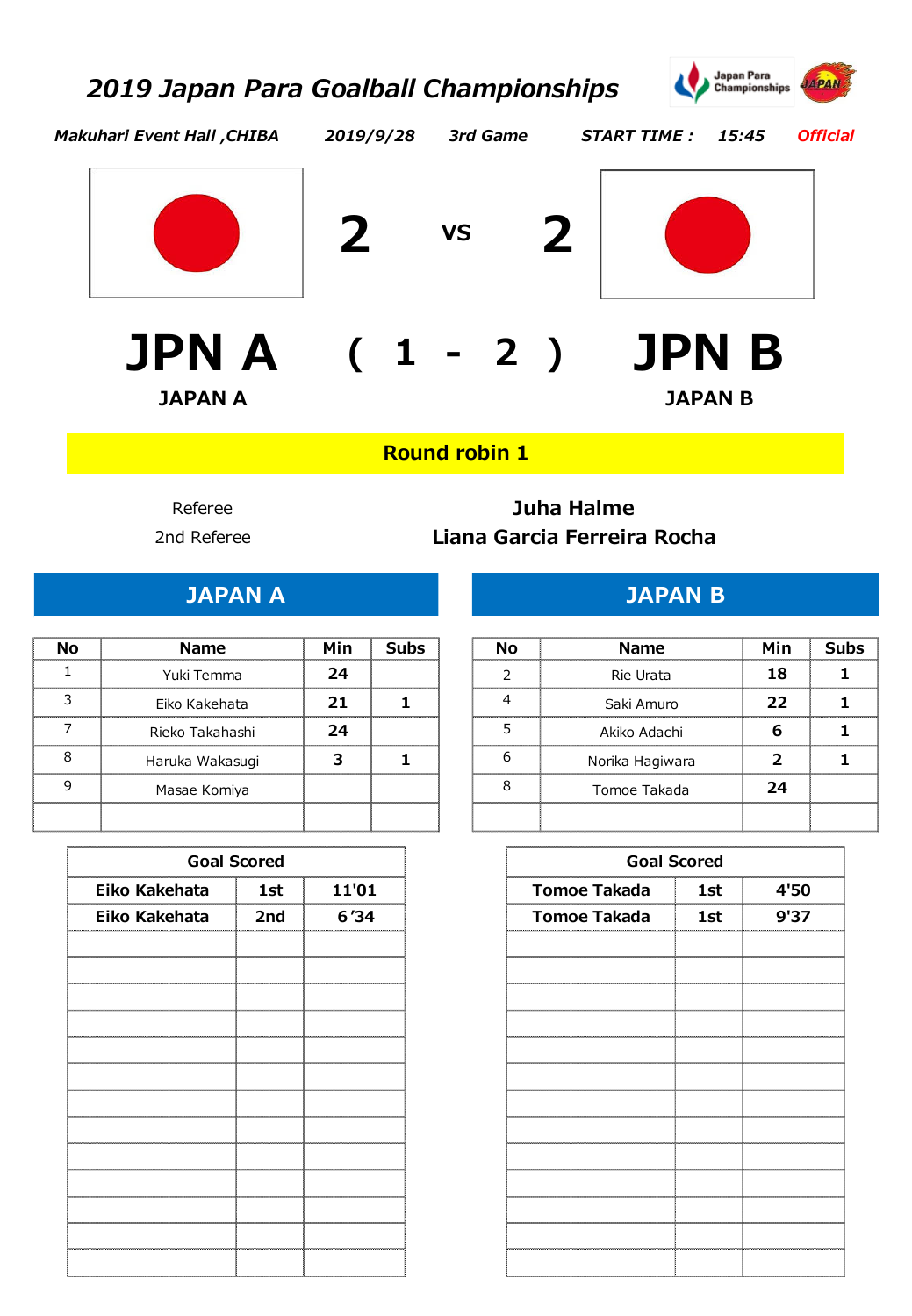

*Official*

*Makuhari Event Hall ,CHIBA 2019/9/28 4th Game START TIME : 17:15*



**BRAZIL USA**



**0 VS 3**



**- BRA ( 0 <sup>1</sup> ) USA**

## **Round robin 1**

## 2nd Referee **Vilma Venckutonyte** Referee **Yoshinori Nii**

## **BRAZEL USA**

|   | <b>Name</b>            | Min | Subs | Nο | <b>Name</b>        | Min | Subs |
|---|------------------------|-----|------|----|--------------------|-----|------|
|   | Moniza Lima            | 24  |      |    | Alexandra L.Lawson |     |      |
|   | Ana Carolina Cusutodio | 23  |      |    | Lisa Czechowski    | 24  |      |
|   | Gleyse Henrique        |     |      |    | Amanda Dennis      | 24  |      |
| 9 | Victoria Nascimento    |     |      |    | Eliana Mason       | 24  |      |
|   | Ana Gabriely Assunção  |     |      |    | Shavon Lockhardt   |     |      |
| 6 | Larissa Espírito       |     |      |    |                    |     |      |

| <b>Goal Scored</b>            |  |  |  |  |  |  |  |
|-------------------------------|--|--|--|--|--|--|--|
|                               |  |  |  |  |  |  |  |
|                               |  |  |  |  |  |  |  |
| ***************************** |  |  |  |  |  |  |  |
|                               |  |  |  |  |  |  |  |
|                               |  |  |  |  |  |  |  |
|                               |  |  |  |  |  |  |  |
|                               |  |  |  |  |  |  |  |
|                               |  |  |  |  |  |  |  |
|                               |  |  |  |  |  |  |  |
|                               |  |  |  |  |  |  |  |
|                               |  |  |  |  |  |  |  |
|                               |  |  |  |  |  |  |  |
|                               |  |  |  |  |  |  |  |
|                               |  |  |  |  |  |  |  |
|                               |  |  |  |  |  |  |  |

| הוח | <b>Name</b>        | Min | Subs |
|-----|--------------------|-----|------|
|     | Alexandra L.Lawson |     |      |
|     | Lisa Czechowski    | 24  |      |
|     | Amanda Dennis      | 24  |      |
|     | Eliana Mason       | 24  |      |
|     | Shavon Lockhardt   |     |      |
|     |                    |     |      |

| <b>Goal Scored</b> |  |                      | <b>Goal Scored</b> |       |
|--------------------|--|----------------------|--------------------|-------|
|                    |  |                      |                    |       |
|                    |  | <b>Amanda Dennis</b> | 1st                | 9'38  |
|                    |  | <b>Amanda Dennis</b> | 2nd                | 8'22  |
|                    |  | <b>Amanda Dennis</b> | 2nd                | 10'29 |
|                    |  |                      |                    |       |
|                    |  |                      |                    |       |
|                    |  |                      |                    |       |
|                    |  |                      |                    |       |
|                    |  |                      |                    |       |
|                    |  |                      |                    |       |
|                    |  |                      |                    |       |
|                    |  |                      |                    |       |
|                    |  |                      |                    |       |
|                    |  |                      |                    |       |
|                    |  |                      |                    |       |
|                    |  |                      |                    |       |
|                    |  |                      |                    |       |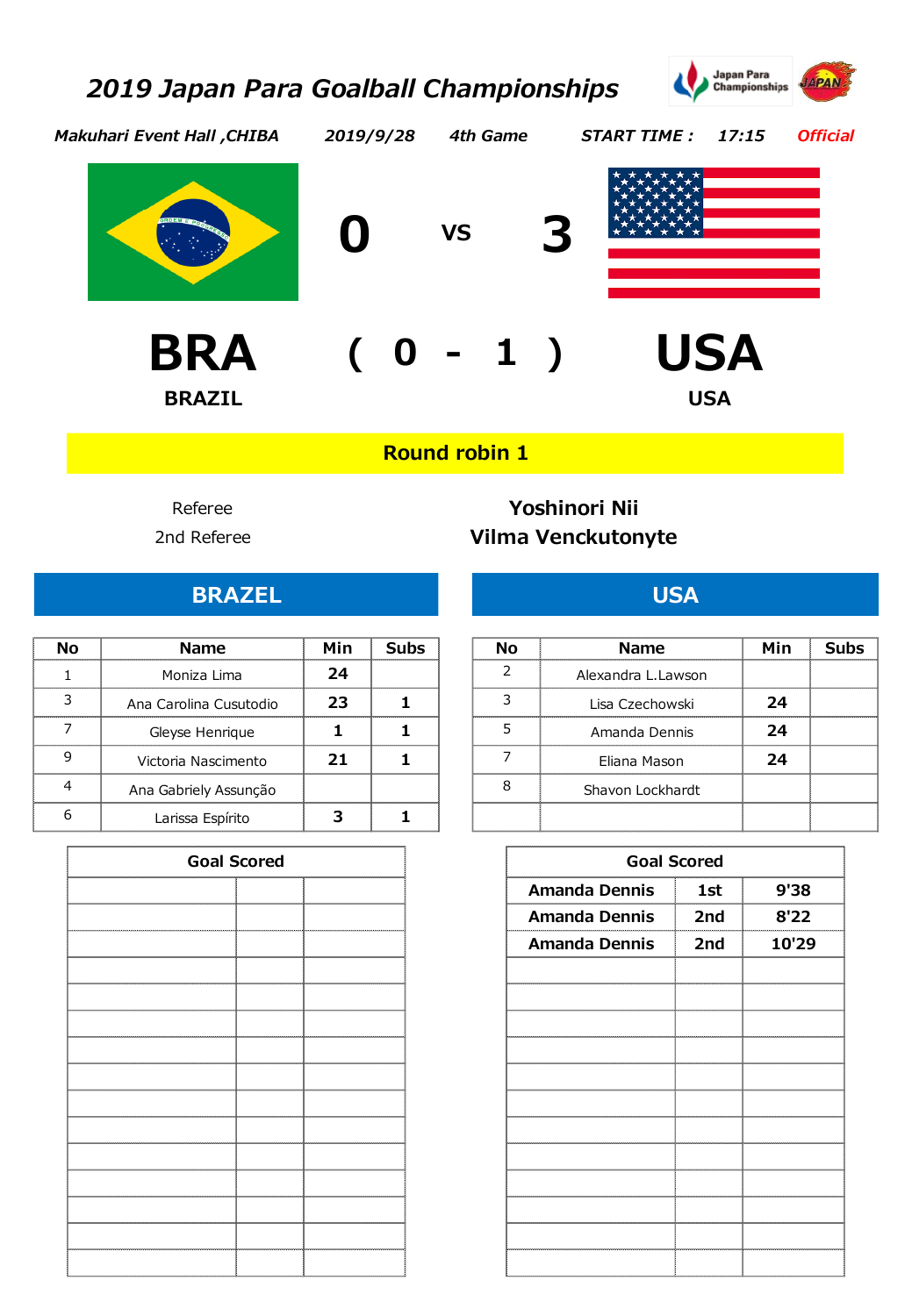

*Official*

*Makuhari Event Hall ,CHIBA 2019/9/29 5th Game START TIME : 9:00*



**- JPN A ( <sup>1</sup> <sup>1</sup> ) USA JAPAN A USA**







**Round robin 1**

## 2nd Referee **Janice Dawson** Referee **Juha Vuokila**

|   | <b>Name</b>     | Min | Subs | No | <b>Name</b>        | Min | Subs |
|---|-----------------|-----|------|----|--------------------|-----|------|
|   | Yuki Temma      |     |      |    | Alexandra L.Lawson |     |      |
|   | Eiko Kakehata   |     |      |    | Lisa Czechowski    | 20  |      |
|   | Rieko Takahashi | 24  |      |    | Amanda Dennis      | フフ  |      |
| 8 | Haruka Wakasugi |     |      |    | Eliana Mason       | 24  |      |
| 9 | Masae Komiya    |     |      |    | Shavon Lockhardt   |     |      |
|   |                 |     |      |    |                    |     |      |

|               | <b>Goal Scored</b> |       |
|---------------|--------------------|-------|
| Eiko Kakehata | 1st                | 11'59 |
| Masae Komiya  | 2nd                | 6'13  |
| Masae Komiya  | 2nd                | 7'25  |
| Masae Komiya  | 2nd                | 11'28 |
|               |                    |       |
|               |                    |       |
|               |                    |       |
|               |                    |       |
|               |                    |       |
|               |                    |       |
|               |                    |       |
|               |                    |       |
|               |                    |       |
|               |                    |       |
|               |                    |       |
|               |                    |       |

## **Japan A USA**

| <b>Name</b>     | Min | Subs | <b>Name</b>        |
|-----------------|-----|------|--------------------|
| Yuki Temma      |     |      | Alexandra L. Lawso |
| Eiko Kakehata   |     |      | Lisa Czechowski    |
| Rieko Takahashi |     |      | Amanda Dennis      |
| Haruka Wakasugi |     |      | Eliana Mason       |
| Masae Komiya    |     |      | Shavon Lockhard    |
|                 |     |      |                    |

|               | <b>Goal Scored</b> |       |
|---------------|--------------------|-------|
| Eiko Kakehata | 1st                | 11'59 |
| Masae Komiya  | 2nd                | 6'13  |
| Masae Komiya  | 2nd                | 7'25  |
| Masae Komiya  | 2nd                | 11'28 |
|               |                    |       |
|               |                    |       |
|               |                    |       |
|               |                    |       |
|               |                    |       |
|               |                    |       |
|               |                    |       |
|               |                    |       |
|               |                    |       |
|               |                    |       |
|               |                    |       |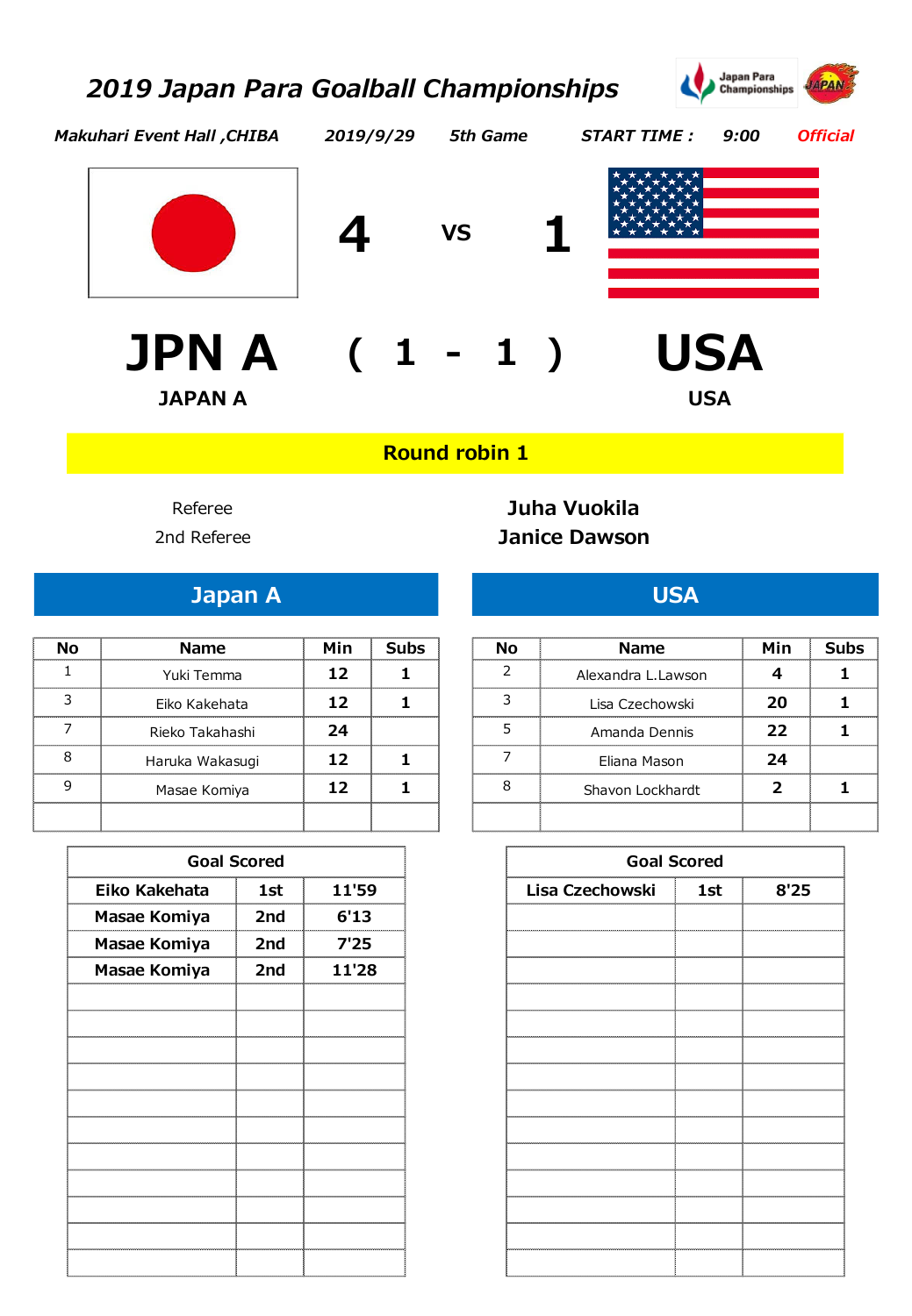

*Official*

*Makuhari Event Hall ,CHIBA*







*2019/9/29 6th Game START TIME : 10:30*



**- BRA ( 2 <sup>1</sup> ) JPN B BRAZIL JAPAN B**

**Round robin 1**

#### 2nd Referee **Juha Halme** Referee **Vilma Venckutonyte**

## **BRA JAPAN B**

| <b>Name</b>            | Min | <b>Subs</b> | No | <b>Name</b>     | Min | Suhe |
|------------------------|-----|-------------|----|-----------------|-----|------|
|                        |     |             |    |                 |     |      |
| Moniza Lima            | 74  |             |    | Rie Urata       | 74  |      |
| Ana Carolina Cusutodio |     |             |    | Saki Amuro      | 20  |      |
| Gleyse Henrique        |     |             |    | Akiko Adachi    |     |      |
| Victoria Nascimento    |     |             |    | Norika Hagiwara |     |      |
| Ana Gabriely Assunção  |     |             |    | Tomoe Takada    | 74  |      |
| Larissa Espírito       | 74  |             |    |                 |     |      |

| <b>Goal Scored</b> |     |      |                     | <b>Goal Scored</b> |      |
|--------------------|-----|------|---------------------|--------------------|------|
| nento              | 1st | 2'48 | <b>Tomoe Takada</b> | 1st                | 9'58 |
| nento              | 1st | 9'16 | <b>Tomoe Takada</b> | 2nd                | 6'38 |
|                    |     |      |                     |                    |      |
|                    |     |      |                     |                    |      |
|                    |     |      |                     |                    |      |
|                    |     |      |                     |                    |      |
|                    |     |      |                     |                    |      |
|                    |     |      |                     |                    |      |
|                    |     |      |                     |                    |      |
|                    |     |      |                     |                    |      |
|                    |     |      |                     |                    |      |
|                    |     |      |                     |                    |      |
|                    |     |      |                     |                    |      |
|                    |     |      |                     |                    |      |

| NΛ | <b>Name</b>            | Min | Subs | Nο | <b>Name</b>     |    |
|----|------------------------|-----|------|----|-----------------|----|
|    | Moniza Lima            | 74  |      |    | Rie Urata       | 24 |
|    | Ana Carolina Cusutodio |     |      |    | Saki Amuro      |    |
|    | Gleyse Henrique        |     |      |    | Akiko Adachi    |    |
|    | Victoria Nascimento    | ۰D. |      |    | Norika Hagiwara |    |
|    | Ana Gabriely Assunção  |     |      |    | Tomoe Takada    | 24 |
|    | Larissa Espírito       |     |      |    |                 |    |

| <b>Goal Scored</b>  |     |      |                     | <b>Goal Scored</b> |      |
|---------------------|-----|------|---------------------|--------------------|------|
| Victoria Nascimento | 1st | 2'48 | <b>Tomoe Takada</b> | 1st                | 9'58 |
| Victoria Nascimento | 1st | 9'16 | <b>Tomoe Takada</b> | 2nd                | 6'38 |
|                     |     |      |                     |                    |      |
|                     |     |      |                     |                    |      |
|                     |     |      |                     |                    |      |
|                     |     |      |                     |                    |      |
|                     |     |      |                     |                    |      |
|                     |     |      |                     |                    |      |
|                     |     |      |                     |                    |      |
|                     |     |      |                     |                    |      |
|                     |     |      |                     |                    |      |
|                     |     |      |                     |                    |      |
|                     |     |      |                     |                    |      |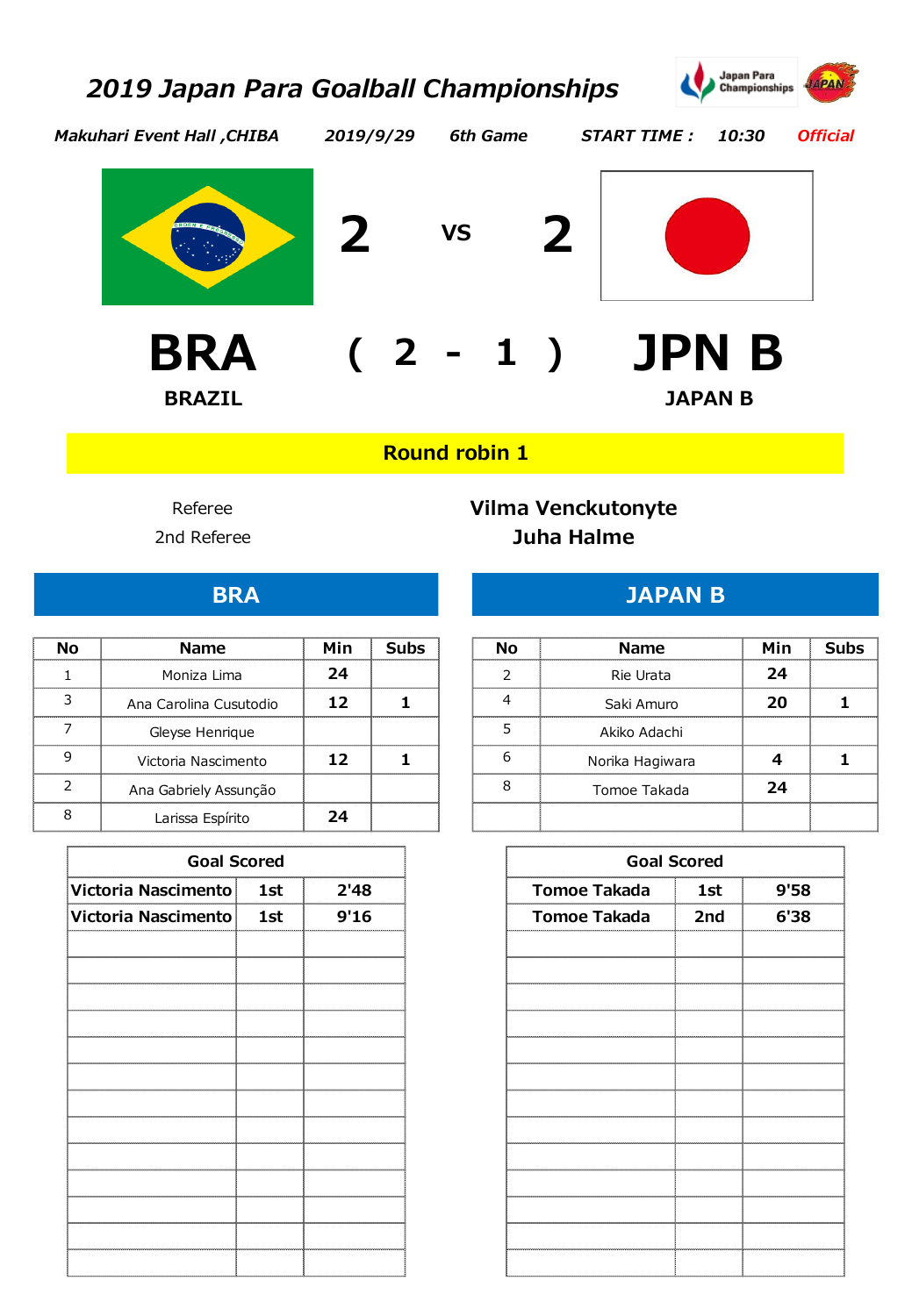

*Makuhari Event Hall ,CHIBA*

*2019/9/29 7th Game START TIME : 13:15*

*Official*



**0 VS 3**





**- JPN B ( 0 0 ) BRA** JAPAN B **BRAZIL**

**Match Bronz medal** 

## 2nd Referee **Juha Vuokila** Referee **Vilma Venckutonyte**

| N۵ | <b>Name</b>     | Min | <b>Subs</b> | Nο | <b>Name</b>            | Min | <b>Subs</b> |
|----|-----------------|-----|-------------|----|------------------------|-----|-------------|
|    | Rie Urata       | 22  |             |    | Moniza Lima            |     |             |
| 4  | Saki Amuro      |     |             |    | Ana Carolina Cusutodio | 24  |             |
|    | Akiko Adachi    |     |             |    | Gleyse Henrique        |     |             |
| 6  | Norika Hagiwara | 18  |             |    | Victoria Nascimento    | 24  |             |
| 8  | Tomoe Takada    | 24  |             |    | Ana Gabriely Assunção  | 24  |             |
|    |                 |     |             |    | Larissa Espírito       |     |             |

| <b>Goal Scored</b> | <b>Goal Scored</b>     |     |      |
|--------------------|------------------------|-----|------|
|                    | Victoria Nascimento    | 2nd | 0'00 |
|                    | Victoria Nascimento    | 2nd | 0'28 |
|                    | Ana Carolina Cusutodio | 2nd | 0'43 |
|                    |                        |     |      |
|                    |                        |     |      |
|                    |                        |     |      |
|                    |                        |     |      |
|                    |                        |     |      |
|                    |                        |     |      |
|                    |                        |     |      |
|                    |                        |     |      |
|                    |                        |     |      |
|                    |                        |     |      |
|                    |                        |     |      |

#### **JAPAN B BRAZIL**

| Nο | <b>Name</b>     | Min | <b>Subs</b> | No | <b>Name</b>            | Min |
|----|-----------------|-----|-------------|----|------------------------|-----|
|    | Rie Urata       | 22  |             |    | Moniza Lima            |     |
|    | Saki Amuro      |     |             |    | Ana Carolina Cusutodio | 24  |
|    | Akiko Adachi    |     |             |    | Gleyse Henrique        |     |
|    | Norika Hagiwara | 18  |             |    | Victoria Nascimento    | 24  |
|    | Tomoe Takada    | 74  |             |    | Ana Gabriely Assunção  | 24  |
|    |                 |     |             |    | Larissa Espírito       |     |
|    |                 |     |             |    |                        |     |

| <b>Goal Scored</b> |  |
|--------------------|--|
|                    |  |
|                    |  |
|                    |  |
|                    |  |
|                    |  |
|                    |  |
|                    |  |
|                    |  |
|                    |  |
|                    |  |
|                    |  |
|                    |  |
|                    |  |
|                    |  |
|                    |  |